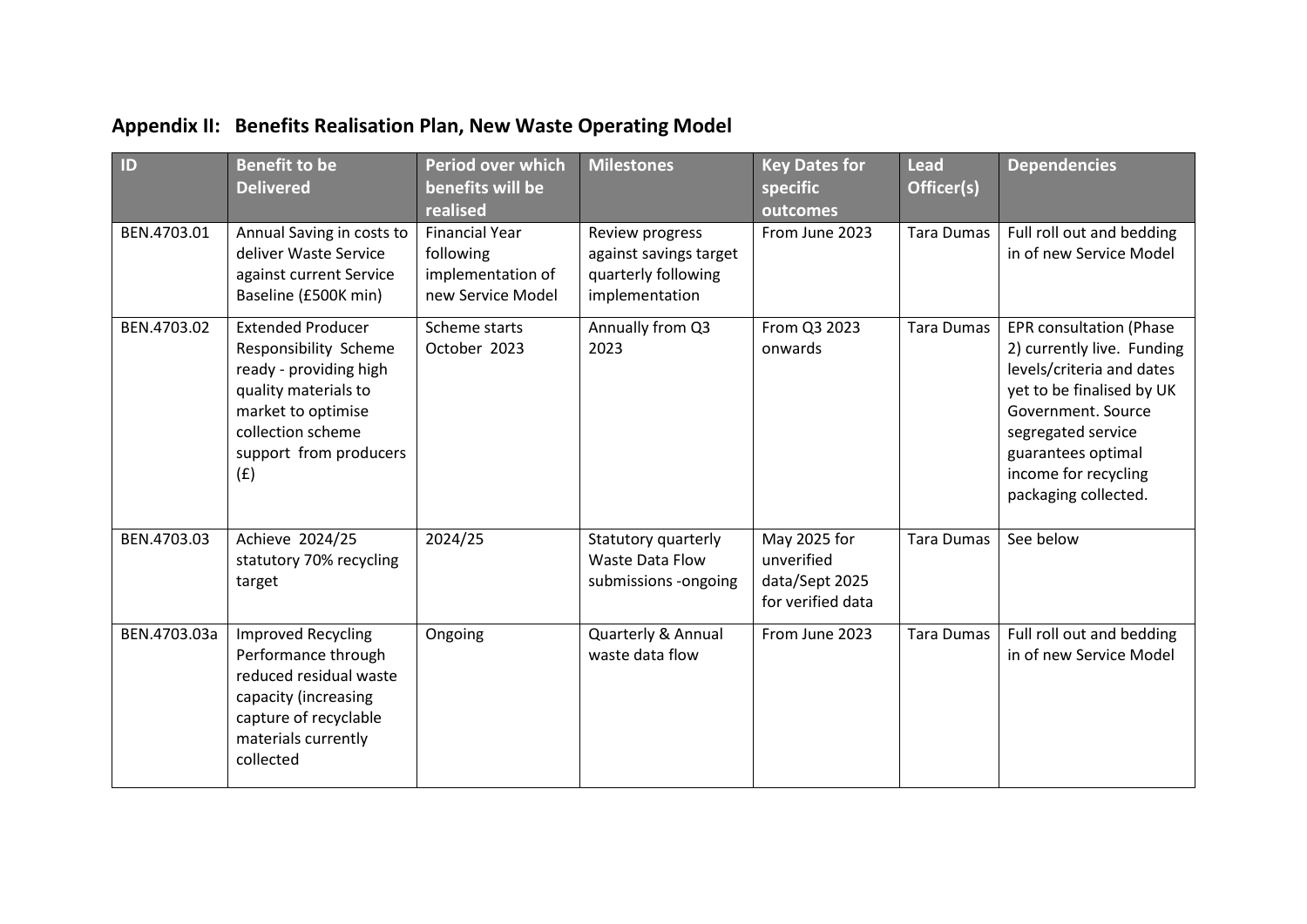| ID           | <b>Benefit to be</b><br><b>Delivered</b>                                                                                                                                                                                | <b>Period over which</b><br>benefits will be<br>realised | <b>Milestones</b>                                                                                                                     | <b>Key Dates for</b><br>specific<br>outcomes                                                                                              | <b>Lead</b><br>Officer(s) | <b>Dependencies</b>                                                                                                            |
|--------------|-------------------------------------------------------------------------------------------------------------------------------------------------------------------------------------------------------------------------|----------------------------------------------------------|---------------------------------------------------------------------------------------------------------------------------------------|-------------------------------------------------------------------------------------------------------------------------------------------|---------------------------|--------------------------------------------------------------------------------------------------------------------------------|
| BEN.4703.03b | Absorbent Hygiene<br>Product (AHP) waste<br>collected from Spring<br>2023 to be recycled<br>from 2024/25                                                                                                                | 2024/25 onwards                                          | Quarterly & Annual<br>waste data flow                                                                                                 | 2024/25 full year<br>effect of AHP<br>treatment                                                                                           | <b>Tara Dumas</b>         | Fully dependant of<br>successful procurement<br>of AHP Treatment<br>technology provider<br>(known Summer 2021)                 |
| BEN.4703.03c | <b>Improved Recycling</b><br>Performance through<br>introduction of<br>microchipped containers<br>for residual waste                                                                                                    | 2023/24 onwards                                          | All gull proof sacks<br>chipped and issued by<br>September 2021. Bins<br>chipped March 2021.<br>Roll out of new<br>chipped bins 2023. | Part year effect on<br>recycling<br>performance felt<br>2023/24 (known<br>April 2024) Full<br>year effect<br>2024/25 known<br>April 2025. | <b>Tara Dumas</b>         | Full roll out and bedding<br>in of new Service Model                                                                           |
| BEN.4703.03d | <b>Improved Recycling</b><br>Performance through<br>introduction of new<br><b>WEEE</b> (Waste Electronic<br>and Electrical<br>Equipment) kerbside<br>service and batteries<br>plus full coverage for<br>textile service | 2023/24 onwards                                          | Textile expansion to<br>70% of county by<br>March 2022.<br>remainder during full<br>service roll out 23/24                            | Part year effect on<br>recycling<br>performance felt<br>2023/24 (known<br>April 2024) Full<br>year effect<br>2024/25 known<br>April 2025. | <b>Tara Dumas</b>         | Full roll out and bedding<br>in of new Service Model.<br>Linked to Circular<br><b>Economy Funding bid</b><br>secured Jan 2021. |
| BEN.4703.04  | Facilitation of option for<br>neighbouring Businesses<br>in Colomendy Estate to<br>expand                                                                                                                               | July 2022 onwards                                        | Delivery of Phase 1<br><b>Enabling Contract -</b><br><b>July 2022</b>                                                                 | From July 2022                                                                                                                            | Peter<br>Clayton          | Completion of Phase 1<br><b>Enabling Contract</b>                                                                              |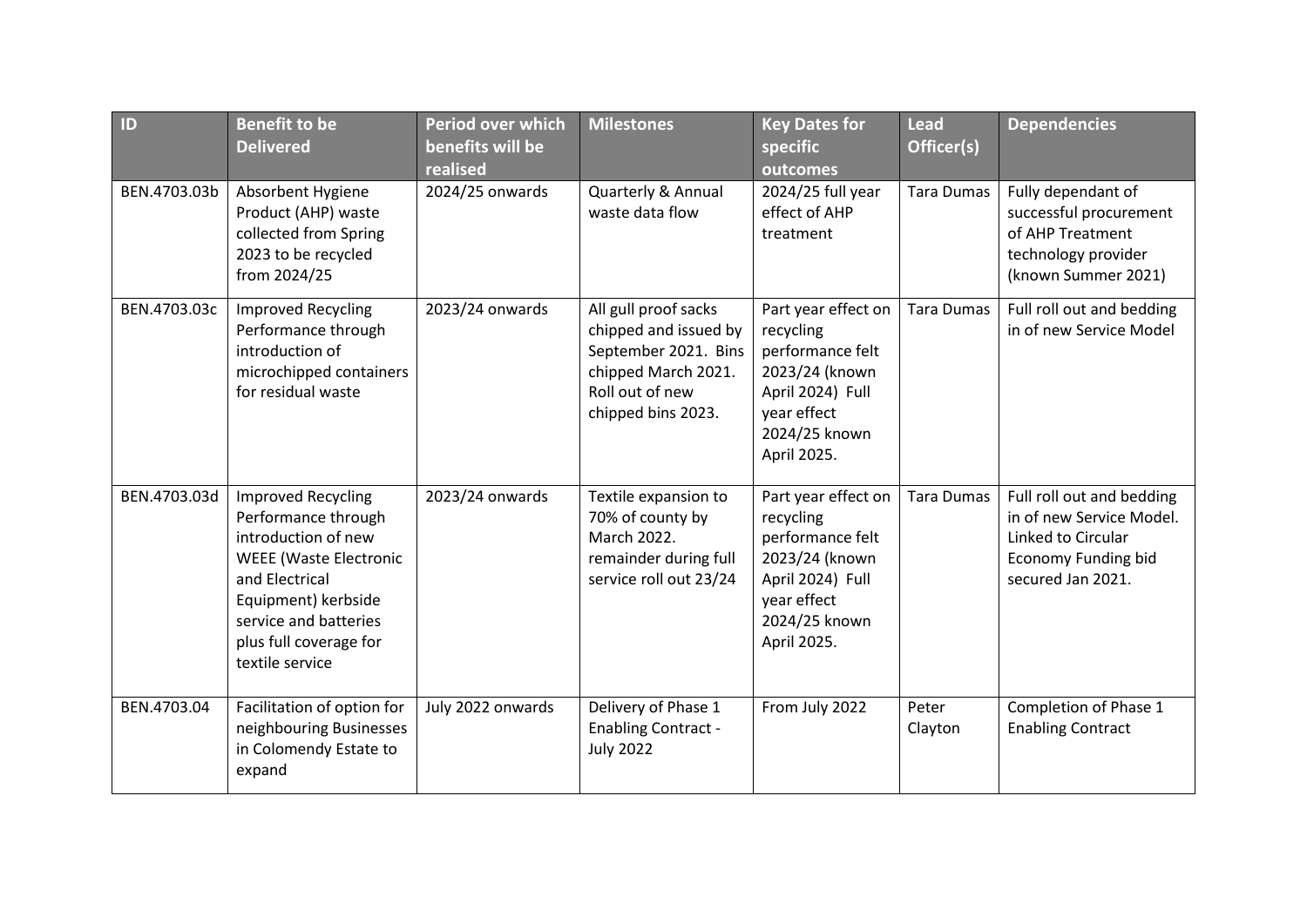| ID          | <b>Benefit to be</b><br><b>Delivered</b>                                                                                                 | Period over which<br>benefits will be<br>realised                                                                                        | <b>Milestones</b>                                                                                                                                  | <b>Key Dates for</b><br>specific<br>outcomes                                                             | <b>Lead</b><br>Officer(s)        | <b>Dependencies</b>                                                                               |
|-------------|------------------------------------------------------------------------------------------------------------------------------------------|------------------------------------------------------------------------------------------------------------------------------------------|----------------------------------------------------------------------------------------------------------------------------------------------------|----------------------------------------------------------------------------------------------------------|----------------------------------|---------------------------------------------------------------------------------------------------|
| BEN.4703.06 | Improved kerbside<br>service reliability<br>through implementation<br>of in Cab technology.                                              | September 2023<br>onwards                                                                                                                | KPI suit established<br>April 2021 onwards<br>to measure missed<br>bin, bin delivery<br>issues and customer<br>complaints on a<br>quarterly basis. | Annual report<br>21/22. 22/23,<br>23/24.                                                                 | Jamie Lees<br>/ Jane<br>Williams | Procurement of In Cab<br>technology provider<br>2021/22 and fully<br>integrated by March<br>2022  |
| BEN.4703.07 | Reduced mileage and<br>associated carbon<br>emissions (6% target)<br>through improved<br>service reliability                             | To be proved Q1<br>2023 before re-<br>routing                                                                                            | <b>Baseline established</b><br>from 2021/22 data Q1                                                                                                | Q1 2022/23<br>(before routing<br>changes)                                                                | Jamie Lees                       | Procurement of In Cab<br>technology provider<br>2021/22 and fully<br>integrated by March<br>2022. |
| BEN.4703.08 | Low Carbon Technology<br>- Photovoltaics, Air<br>Source Heat Pump, EV<br>Charge Points,<br>Rainwater Harvesting to<br>new Depot Building | Following<br>completion of Phase<br>2 Depot<br>Development - July<br>2022 - May 2023                                                     | Quarterly & Annual<br>running costs / energy<br>usage stats reviews                                                                                | Annual building<br>performance from<br>May 2023<br>onwards                                               | Rob Jones /<br>Dan Owens         | Phase 2 Depot<br>Development                                                                      |
| BEN.4703.09 | Reduced carbon<br>emissions from waste<br>collection fleet due to<br>introduction of ULEV's                                              | TBC - Jan 2022<br>orders for new Fleet<br>to be placed<br>following WG trials<br>to prove concepts -<br>will determine<br>number ordered | Roll out of ULEV's in<br>support of new model<br>from June 2023<br>onwards                                                                         | Annual fleet<br>performance<br>reviews following<br>roll out of ULEV<br>fleet in support of<br>new model | Chris<br>Brown                   | Operational use of ULEV<br>Fleet out of new Depot                                                 |